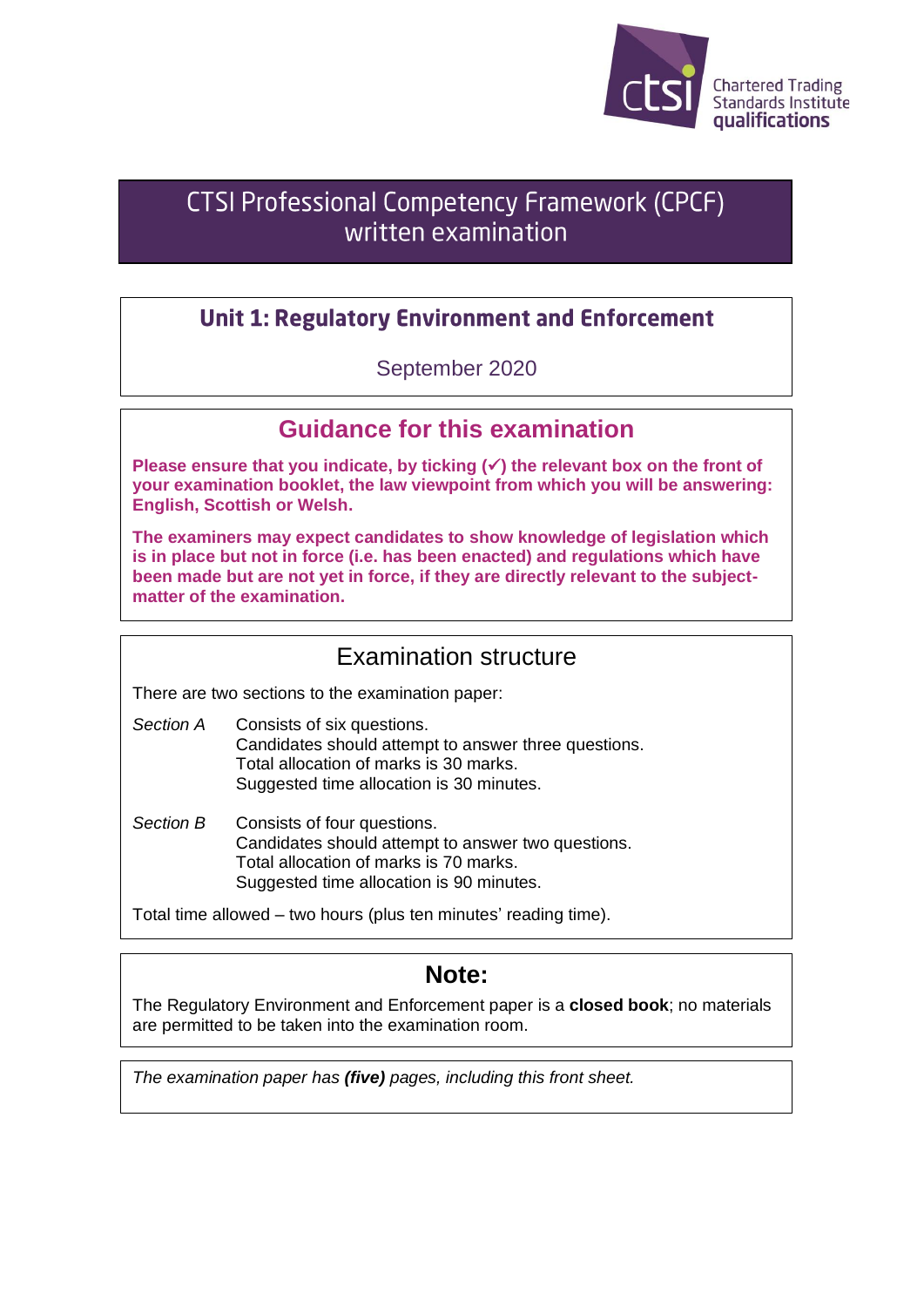Section A Candidates should **attempt to answer three questions.** Each question carries ten marks. Total: 30 marks.

1. Under the Consumer Rights Act 2015, consumers have a right, in certain situations, to reject goods that are not of satisfactory quality. Explain when a consumer will be able to exercise their right to reject goods and when this might not result in a full refund.

(10 marks)

2. Part 1 of the Consumer Protection Act 1987 provides a remedy for people who have been injured by a product that they have not purchased. Explain when a person can use this right, who they would be able to claim against and for what they can and can't claim.

(10 marks)

3. Explain how the elements of a contract apply when a consumer buys goods from a trader's website. Use practical examples of the buying process and relevant case law to illustrate your answer.

(10 marks)

- 4. With reference to the Consumer Rights Act 2015, describe a consumer's rights when they contract for a service with a trader. Use practical examples to explain what this means. (10 marks)
- 5. The Regulators' Code outlines six principles for Trading Standards Services to follow when carrying out their regulatory activities. State any three of these principles, and what each of those means in practice.

(10 marks)

6. What is the purpose of civil and criminal law? Using an example of a typical consumer complaint received by Trading Standards, explain why it may be easier for a consumer to prove a civil claim than it would be for Trading Standards to prove a criminal offence.

(10 marks)

**Section A total of 30 marks.**

**End of Section A.**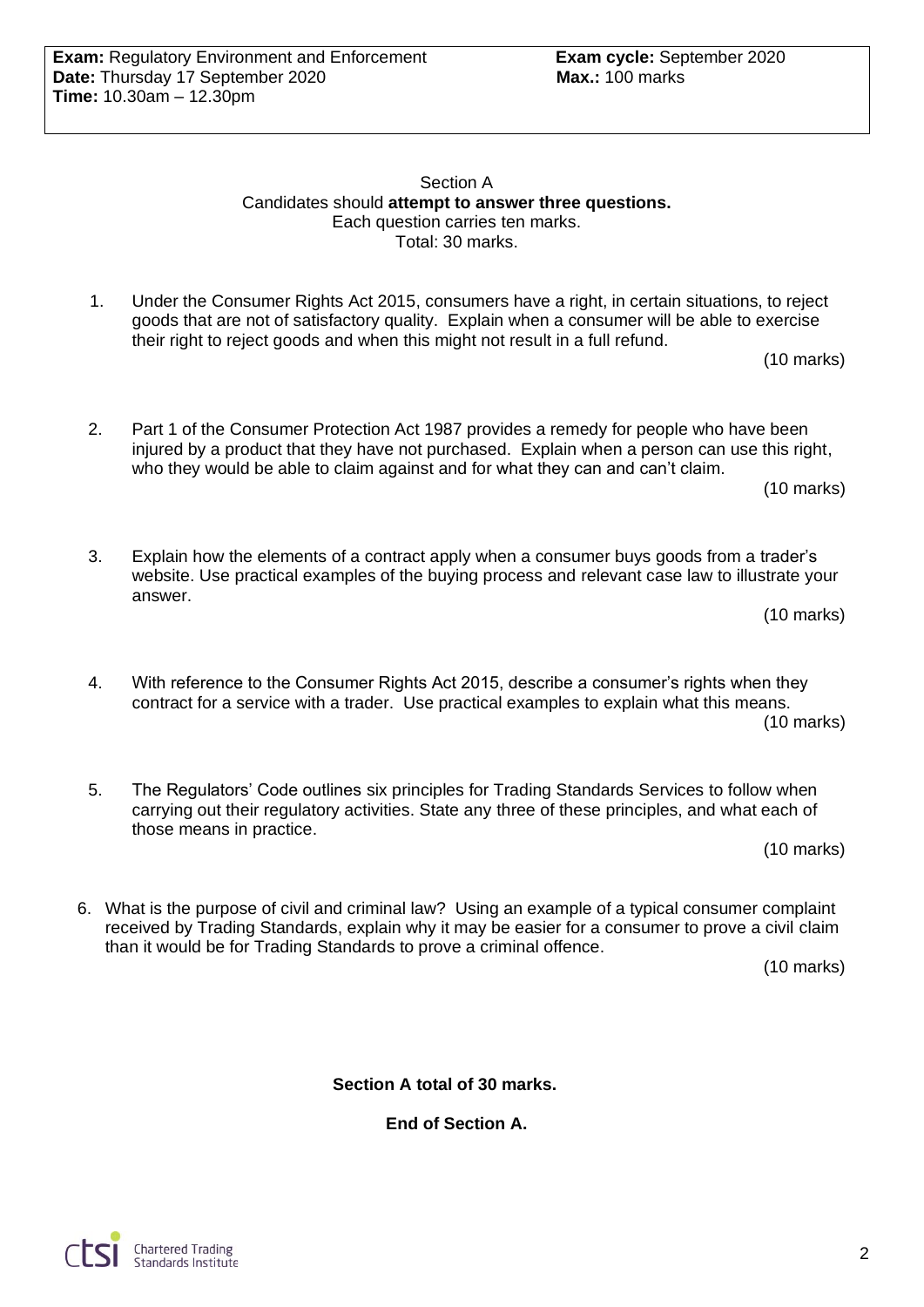#### Section B Candidates should **attempt to answer two questions**. Each question carries 35 marks. Total: 70 marks.

7. Edna Bouquet, seventy-five years old, visited Shady Electrics to buy a fridge/freezer to replace her current one that had broken down after 20 years' use. Edna has limited income, so she chose Shady Electrics because they sold pre-owned appliances at prices that she could afford.

Edna saw a line of ten appliances that were of the right size and price range for her. Each appliance was placed right next to another, so she could only open the door and look inside; the person who helped her choose said that he was not allowed to move any of the appliances for health and safety reasons. Mary chose an Easyfreeze model and paid £75 cash; she declined to pay £5 for a 30-day guarantee but did pay an additional £10 for delivery.

The fridge/freezer was delivered the next day and installed next to her kitchen worktop and cabinets. This meant that the right-hand side of the fridge/freezer was visible and permanently on display. To her horror, she discovered a massive dent and signs of rust halfway up the right-hand side of the fridge. She pointed this out to the delivery person, who said that it wasn't their problem and told her to contact the shop, then left immediately.

Edna immediately rang Shady Electrics to complain and demanded a full refund. She was told that she was not entitled to any money back because the freezer was working and she had not paid for their 30-day guarantee. She was also referred to a statement on her receipt, which she received after she had paid for the goods, stating: "All of our appliances are checked for safety and to ensure that they are working before they leave our store. Therefore, you will not be entitled to request a refund unless you have purchased our 30-day guarantee". She was also told that the dent was visible when she decided to purchase that particular model and, therefore, she had bought what she had seen in the store.

a) Does the fridge/freezer conform with the Consumer Rights Act 2015? If not, why not?

(15 marks)

b) What remedies are available for Edna if the fridge/freezer does not conform with the Consumer Rights Act 2015?

(10 marks)

c) Does the statement on the receipt limit Edna's rights and remedies, and why? What civil action could Trading Standards take with regard to the receipt, and why?

(10 marks) (total 35 marks)

- 8. Prepare a briefing for a group of new Councillors, whose Committee will be responsible for Trading Standards, on the Intelligence Operating Model. They have asked for the following information:
	- a) What is intelligence, where does it come from and how do you assess its quality?

(10 marks)

b) How is intelligence used locally, also regionally and nationally, and what are the benefits to your Service of using the model?

(25 marks) (total 35 marks)

#### **Section B continues over the page.**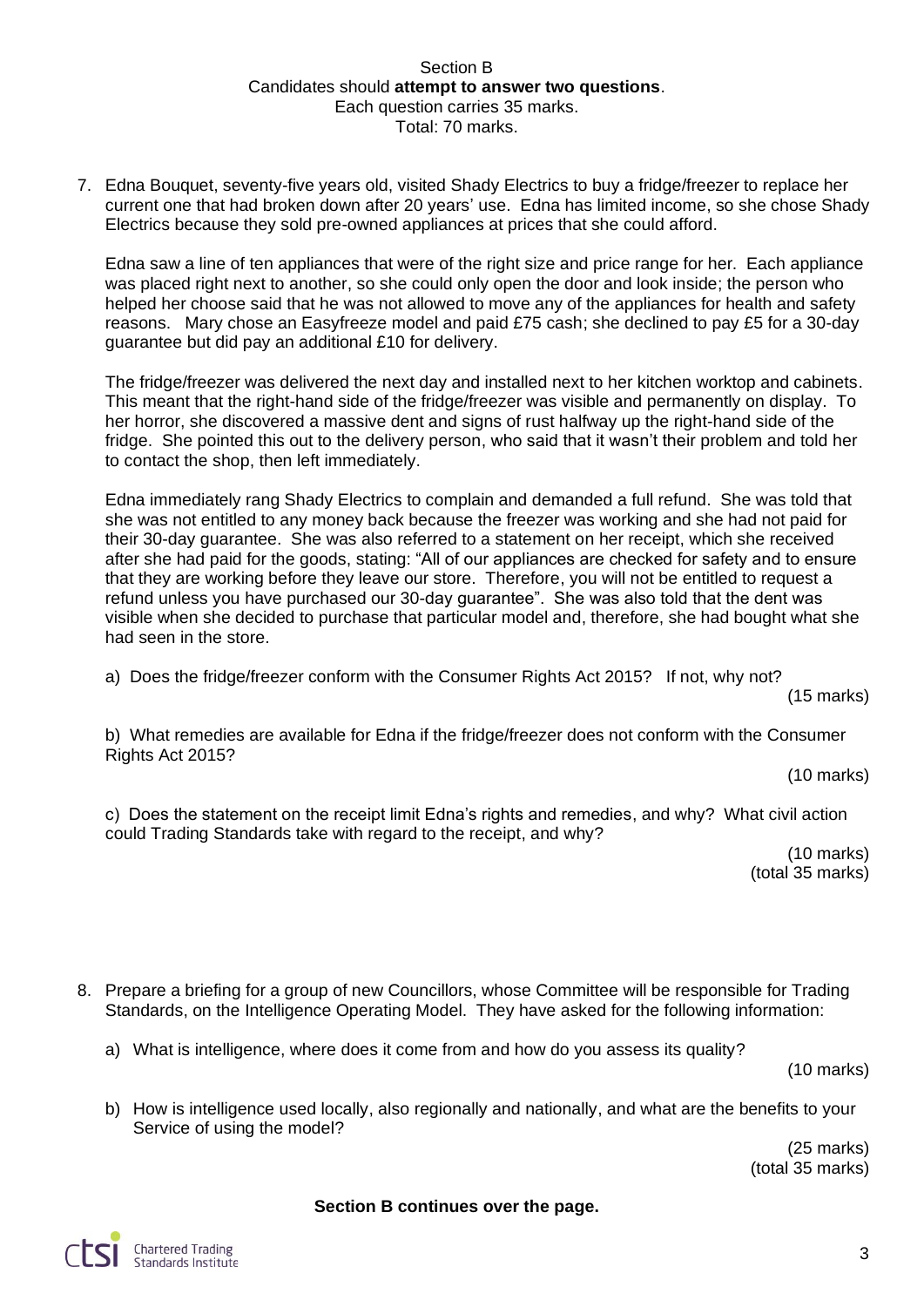- 9. Sam and Mark are setting up home together and are trying to buy the furniture and appliances that they need. Unfortunately, their plans are not progressing as well as they had hoped. Apply contract law, citing appropriate case law and the Consumer Rights Act 2015, to the three situations below.
- a) Mark saw a flat screen television advertised on the noticeboard where he works. The advert stated "28 inch flat screen TV, an unwanted present so never used. £20. Tel 01234 567890". He rang the number shown and arranged to go round to buy the TV; the seller was in a rush to go out, so their phone conversation was limited to fixing the date and time.

Mark went round to see the TV, with every intention to buy it. However, having seen the brand new boxed item and offering a £20 note to pay, the seller said that he had made a mistake and the selling price was actually £200. He said that he would let Mark have the TV for £180, as a gesture of goodwill. Mark refused and said, as it was advertised at £20, that would be what he would pay. The seller showed him out of the door, ignoring Mark's threats to call the Police and to sue.

(10 marks)

b) Sam had spoken to a friend, Ryan, who was planning to sell his leather three-piece suite. Ryan did not know what to ask for it, so Sam suggested £200. Ryan said that he wanted time to think about it. Sam heard nothing for over a week, so emailed Ryan saying that he desperately needed to know, one way or other, whether the suite was for sale. He told Ryan that he had a van hired for the weekend and wanted to collect the suite then, or go and find one elsewhere. He told Ryan that he would increase his offer to £250 and, if he did not hear otherwise, would turn up on Saturday with the money and collect the three-piece suite.

Sam arrived at Ryan's house on Saturday in the van and with £250 in cash, as Ryan had not responded to his email. Ryan opened the door and asked Sam what he was doing there. Sam said that he had come to collect the suite. Ryan told him that the suite was no longer for sale, because his partner had decided that she did not want to change what they had. Sam was angry and said that they had a deal, because Ryan had not told him that he was no longer willing to sell. Ryan responded angrily that he could not be blackmailed into selling the suite and had no intention of doing so.

(10 marks)

c) After being so badly let down by Ryan, Sam stormed around to a local furniture store and signed a contract for a new leather three-piece suite, costing £750. Having selected what he wanted, the saleslady completed an order form, which Sam signed without bothering to read anything beyond the price and the all-important delivery date: two weeks' time. He was told that the suite was in a warehouse and would be delivered from there. He paid £100 deposit by cash and was told that the balance could be paid by bank transfer before the delivery date.

Sam then rang Mark to tell him what he had done. Mark was not happy and said they could not afford it, particularly because he had just spent £150 on a new TV, having being scammed by the person to whose advert he had responded. He told Sam to go back in the store to cancel his order immediately; he said that he should have seven days to do so. Sam went back into the store and said he wanted to cancel his order. The saleslady said that the store did not give a right to cancel, because they were not required by law to do so. She told him that he would lose his £100 deposit, pointing to a term on the order that Sam had signed which stated that the deposit would be forfeited if the client did not allow delivery and pay for the item in full. Sam was very angry because he said he had lost £100 by simply walking out of the store and walking back in again. The saleslady said that was his problem – he should not have rushed into buying and should have read the contract before signing it.

(15 marks)

(total 35 marks)

**Section B continues over the page.**